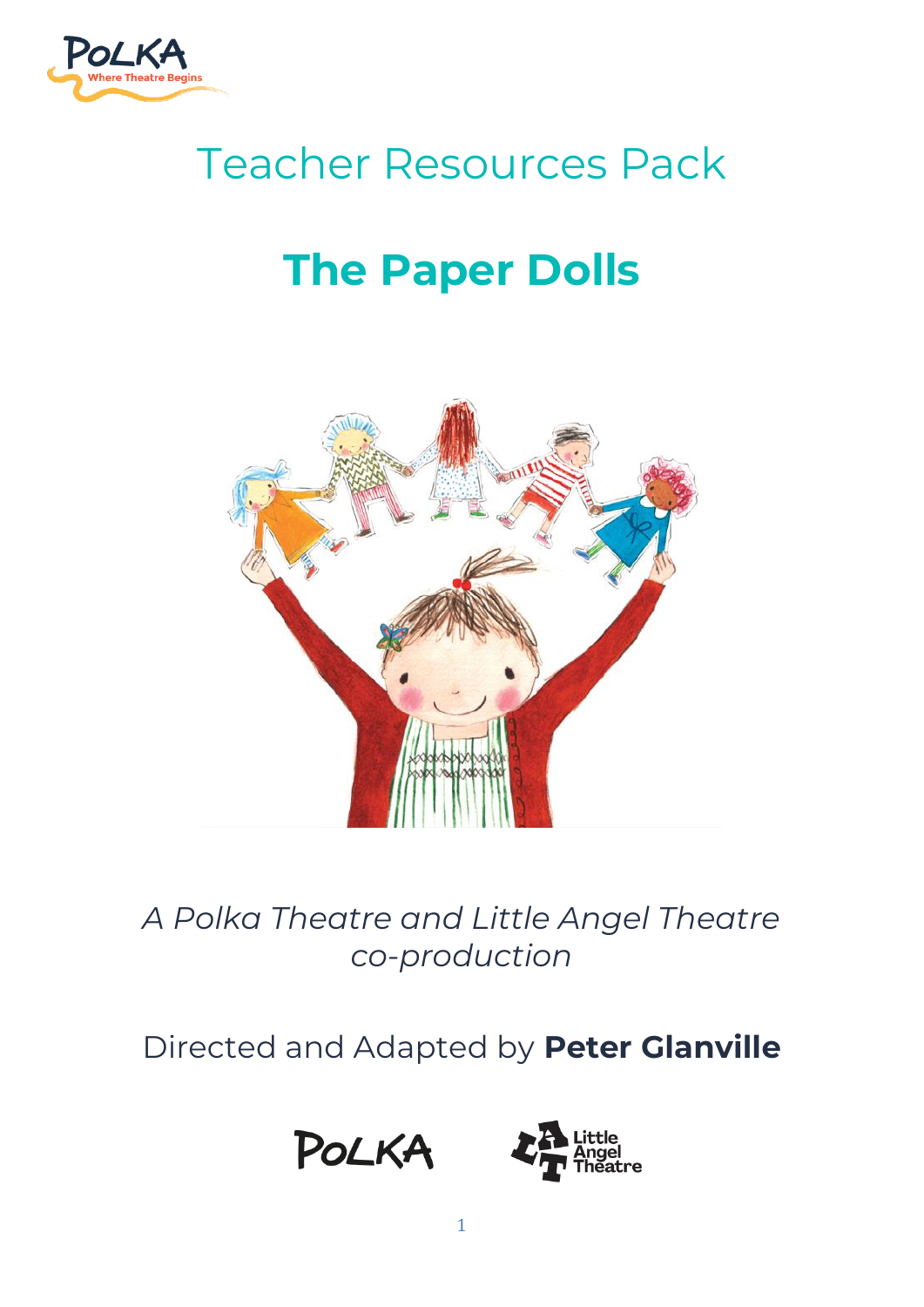

# **Hello from Polka!**

### Dear Teacher/Parent/Carer

We are so pleased that you came to visit us at Polka Theatre for **The Paper Dolls.** We hope you enjoyed seeing the production and visiting our redeveloped venue.

Here are a few **activities** to do with your children and young people after you have seen the performance. These exercises are creative and drama based, which is good for **developing speaking** and **listening skills**, as well as expanding **concentration** and **imagination**.

The activities are suitable for children in **Reception** and **KS1** or ages **4 – 7** years. Please pass on any of the activities to your children to do at home to encourage and engage **creative minds**!

We would love to hear what you think about these exercises and how your children got along. Please send any feedback to [creativelearning@polkatheatre.com.](mailto:creativelearning@polkatheatre.com)

We look forward to seeing you again soon,

Polka Theatre's Creative Learning Team

**Key Curriculum Links for Rec & KS1 (ages 4 - 7)**

Young girl explores **imagination** and the nature of **memory** and **loss**. Links to **Citizenship** and **PSHE Education Programme of Study.** Managing emotions and developing a positive sense of self. Building **positive friendships** and **family relationships.** Building on **own experiences** to aid **personal, social and emotional development.**

To talk about and share our **opinions** on **memory** and how it may affect us To consider how we deal with **feelings** in a positive way To treat yourself and others with **respect**, how to be **kind** and have **courage** To share opinions on things that **matter to you** and **learn** from experiences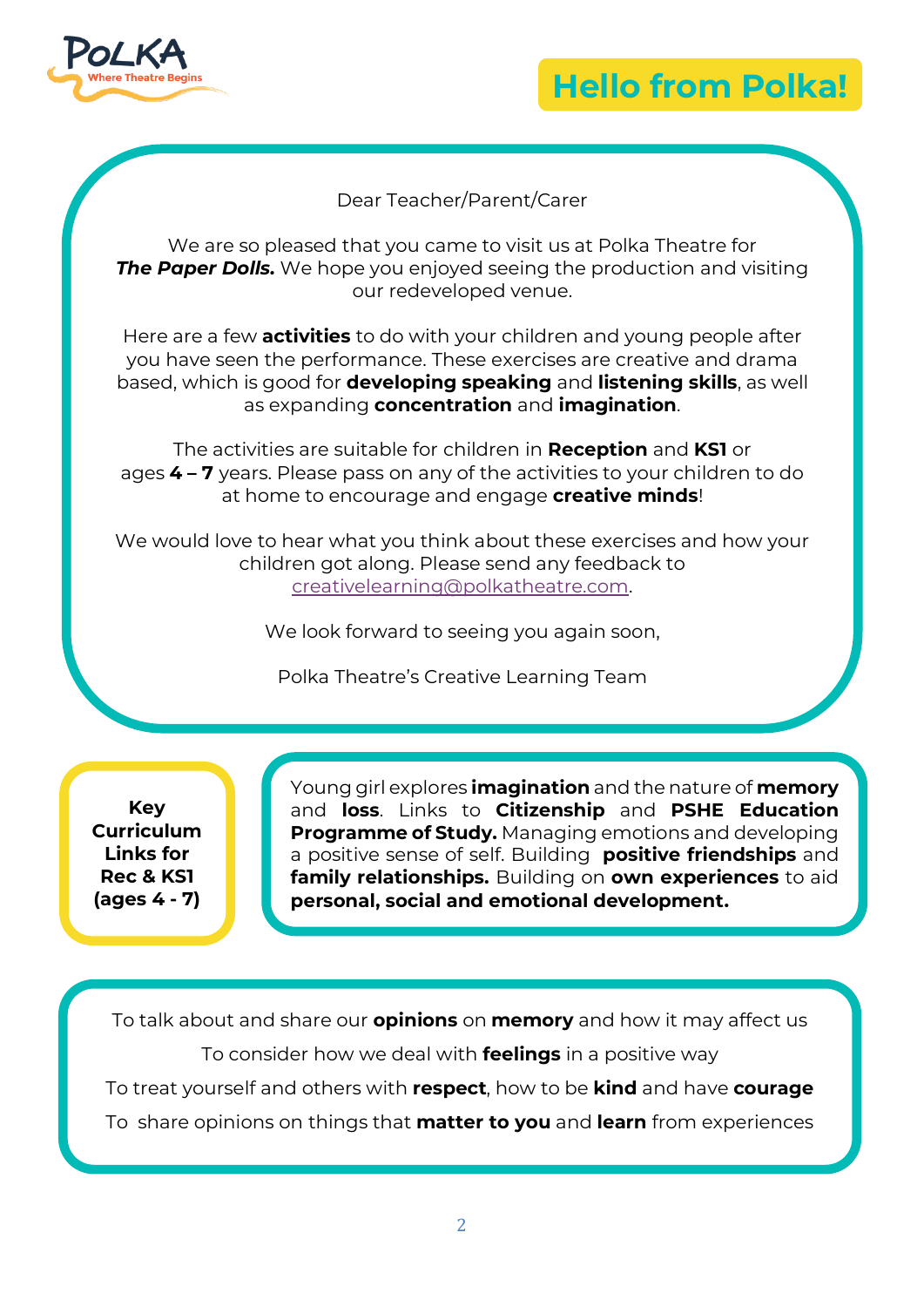



When a little girl makes a string of paper dolls, she takes them by the hand on a fantastical adventure. Whirling through the home and garden, they fly through the air, until they are confronted with some very sharp scissors...

Adapted from the acclaimed picture book created by former Children's Laureate Julia Donaldson with award-winning illustration by Rebecca Cobb, *The Paper Dolls* comes to life with stunning puppetry and original music in Polka Theatre's much-loved production.

*This play is based on the original book The Paper Dolls, written by Julia Donaldson and illustrated by Rebecca Cobb. Published by Macmillan Children's Books © 2013.*

# **Meet the Author**



Julia Donaldson, born 16 September 1948, is an English children's author, playwright and performer. She has written more than 100 plays and books for children and teenagers!

Julia is best known for her popular rhyming stories for children, especially those illustrated by Axel Scheffler, which include *[The](https://kids.kiddle.co/The_Gruffalo) [Gruffalo,](https://kids.kiddle.co/The_Gruffalo) [Room](https://kids.kiddle.co/Room_on_the_Broom) on the [Broom](https://kids.kiddle.co/Room_on_the_Broom)* and *Stick [Man.](https://kids.kiddle.co/Stick_Man)*

#### In 2011, Julia was

appointed [Children's](https://kids.kiddle.co/Children%27s_Laureate) Laureate. In keeping with her interest in acting and singing, Donaldson has set out to encourage children to perform poetry, plays and dramatised readings to generate a love of books and of reading.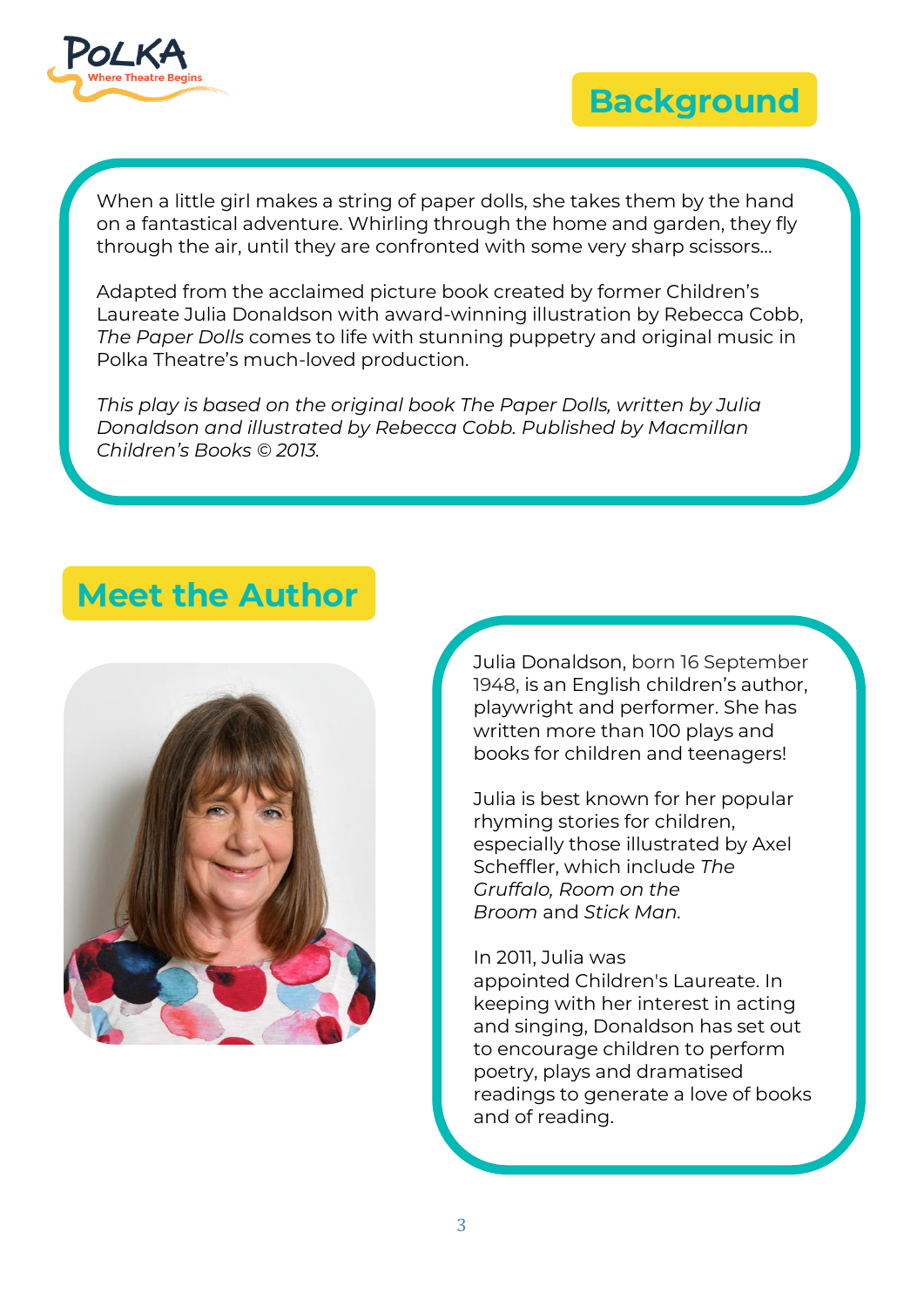

### **Warm Up Games**

# **One Word Storytelling**

This activity is great for improving communication and storytelling skills. The children are encouraged to build a story as part of a team which requires them to listen and respect ideas. This will help build confidence within teamwork and sharing ideas.

#### **How to lead the activity**

The children start this exercise standing up or sitting down in a circle in the classroom.

The teacher starts off by reminding the children that the Paper Dolls go on all sorts of adventures during the show; they meet a Dinosaur, they go on bus, they meet pigs and a big tiger, they fight off a crocodile… The teacher will explain that it is now the children's turn to think of some new adventures for the Paper Dolls to go on!

The teacher will begin the story by using one of the names of the Paper Dolls:

*Ticky Tacky Jackie the Backie Jim with two noses Jo with the bow*

The teacher explains that the children will then go round in a circle and take it in turns to say one word each to create a new story for the Paper Dolls. Eventually, the story will build and build until the children feel the story comes to an end. The children will continue to do this for each of the Paper Dolls.

The teacher may want the children to reflect on each of their stories and can do this by asking:

> *Which was their favourite story? Where did they take each Paper Doll? Did they feel this storytelling technique worked well in a large group?*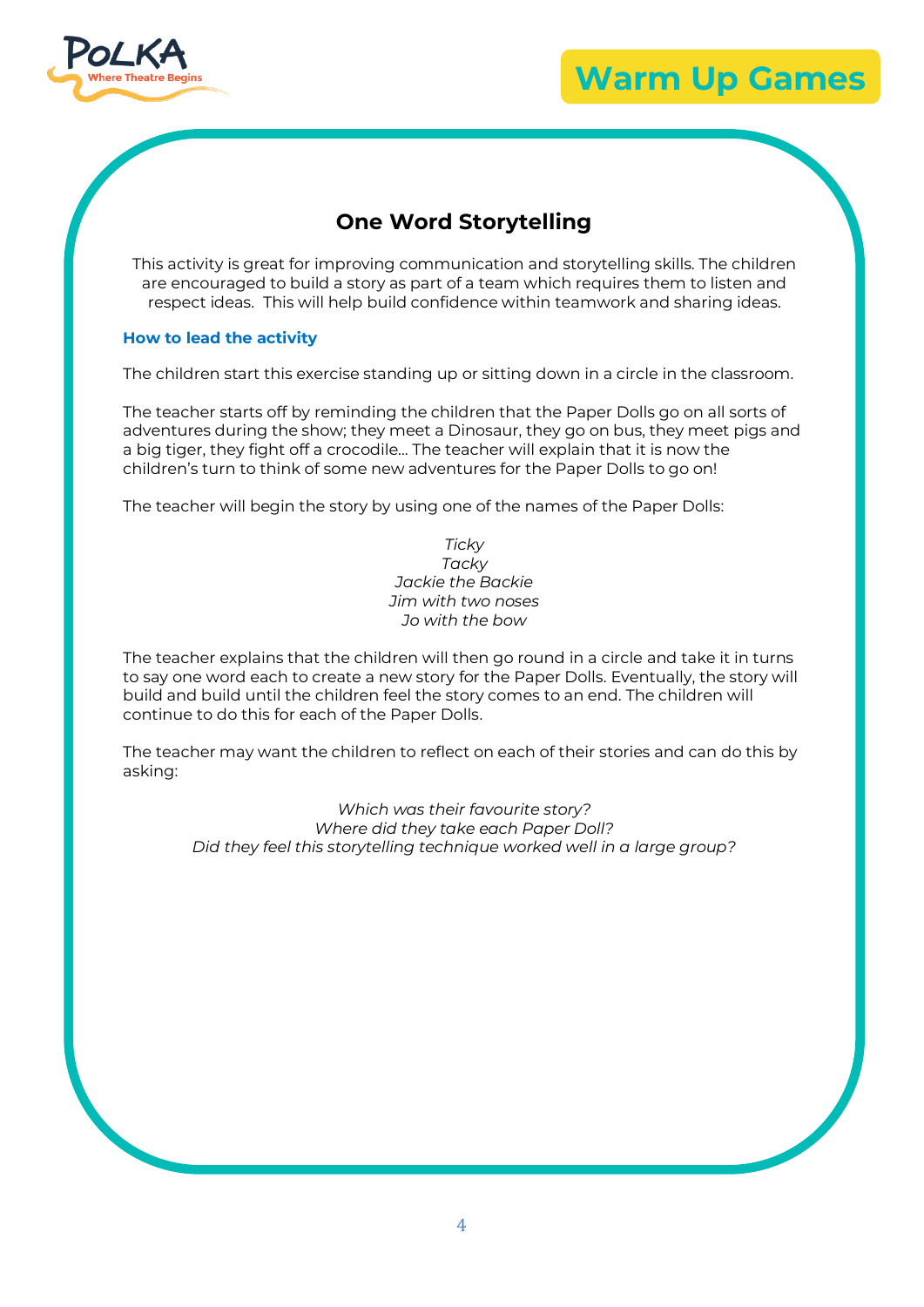

# **Pass the Emotion**

This activity is great for encouraging children to experiment with how they can express emotion physically. This will benefit the children's ability to openly discuss emotions whilst encouraging them to share ideas confidently to the class.

#### **How to lead the activity**

Start this warm up activity standing up, in a circle.

Ask the children to have a think and discuss with the person next to them different emotions. For example, happy, sad, tired, excited, suspicious.

The teacher can ask the children to imagine they are Rosie and their sibling has just cut up their Paper Dolls. How might this make them feel? Upset, sad, betrayed?

The teacher writes the emotions which the children have come up with on the whiteboard. The teacher then selects one of the chosen emotions and asks the children to show how they would express the emotion physically.

The children then go round in the circle expressing the emotion, thinking about body language and facial expressions, and then pass the emotion round the circle to the next person.

The teacher may want to suggest to the children to think about their eye contact, tension in the body and facial expressions.

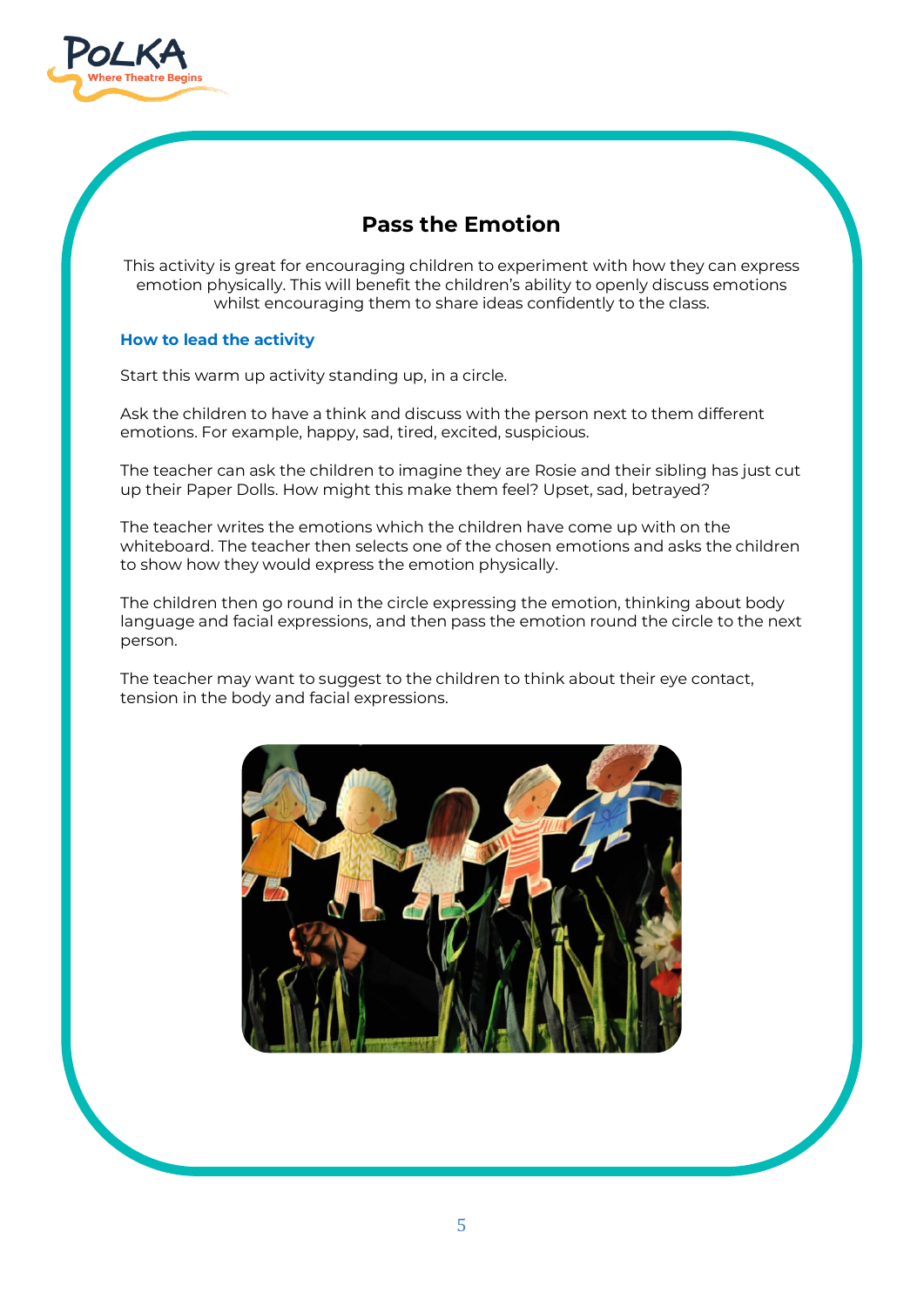

# **What are you doing?**

This activity encourages imagination and creativity as well as increasing their concentration and multitasking skills. It uses improvisation and encourages children to imaginatively create and think on the spot.

#### **How to lead the activity**

Start this warm up activity standing up in a circle.

Ask the children who would like to volunteer to go first in this warm up activity. Once decided, this person stands in the centre of the circle miming an action of doing something. An example could be, swimming, dancing, brushing your teeth etc.

Alternatively, the teacher may want to use examples from *The Paper Dolls*. Can the children remember activities Rosie and her mum did? Rosie liked dancing with the Paper Dolls and going on adventures with the red bus. Rosie's mum liked reading and making breakfast for her children.

The children from the circle ask "What are you doing?" and the person in the middle has to keep miming their chosen action whilst saying a different action to the one they are miming. For example, they could be showing that they are reading but call out, "I'm playing with Dinosaur".

The next person in the circle then takes their place in the centre and starts miming playing with Dinosaur. The game continues until everyone in the circle has had a go.

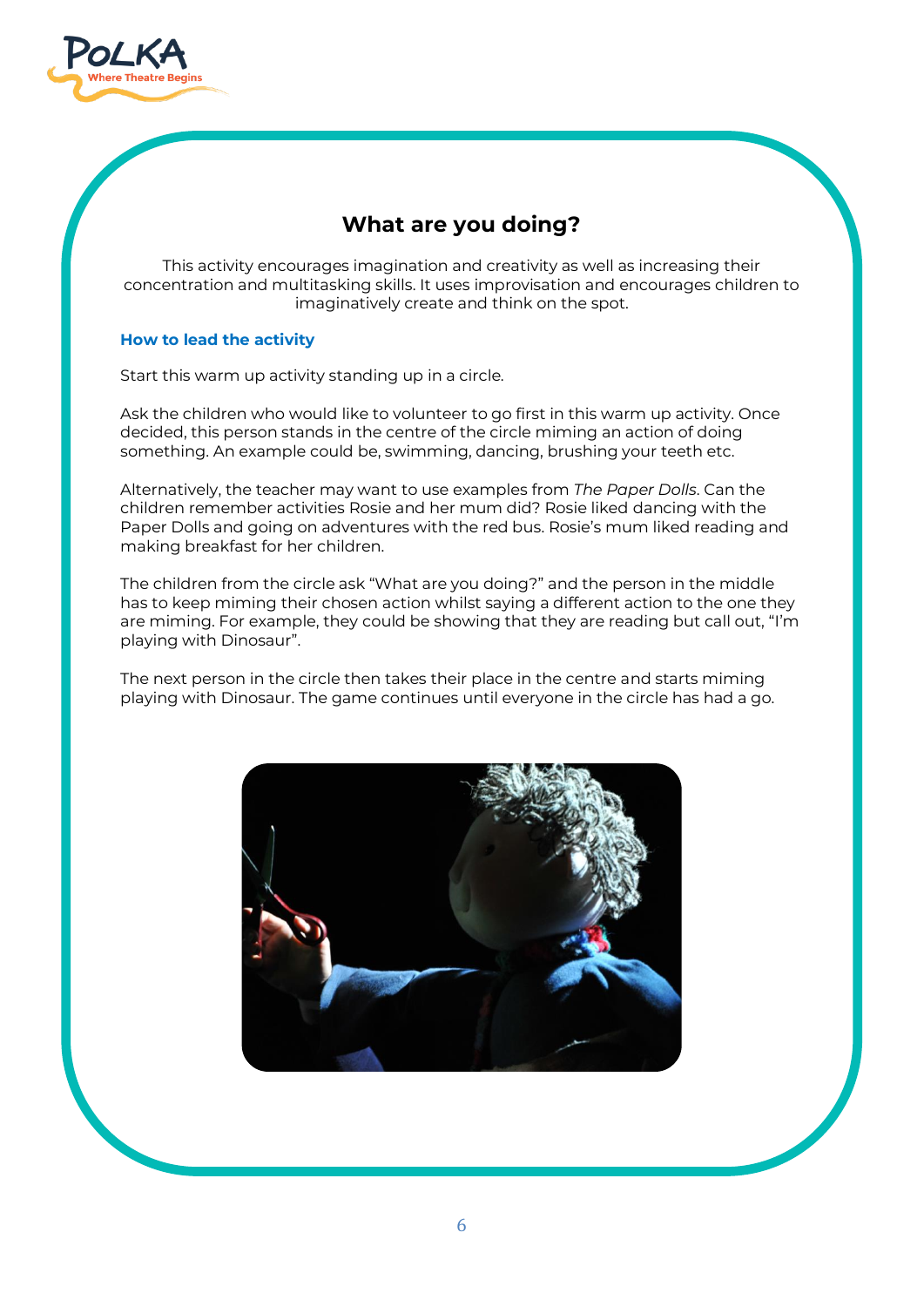

# **Storytelling Adventure**

This activity is great for getting children moving whilst using imaginative play. The children are encouraged to work as part of a team and explore non-verbal ways of storytelling. The children have the opportunity to experiment with how to move in a space and react quickly to a story being told, improving improvisation skills.

#### **How to lead the activity**

Ask the children to get themselves in a space in the classroom.

Ask the children to imagine they are Rosie who has a creative and fun imagination and that they are off on an adventure! The children will start walking around the room in neutral and the teacher will begin to tell a story.

Examples of the stories could be:

*You are set to sail on a ship around the world, the conditions are peaceful and calm when all of a sudden a storm blows in. You begin to feel sea sick and lose your balance as the ship rides over the waves. All of a sudden a crocodile jumps aboard and you have to fight it off…*

*You are about to embark on a magic red bus which can travel to anywhere in the world. This red bus is full of your class mates and you feel very excited to be travelling on a trip together. The bus travels through the sky, under the twinkling stars when all of a sudden Dinosaur jumps on top of the bus…*

The teacher will read these stories in small sections, allowing the children to react and act out the scenario whilst continuing to move around the room. The children may want to think about their facial expressions, physical movement and how they can use sound to react to the story.

The teacher can adapt these stories and encourage the children to think of the next stage of the story.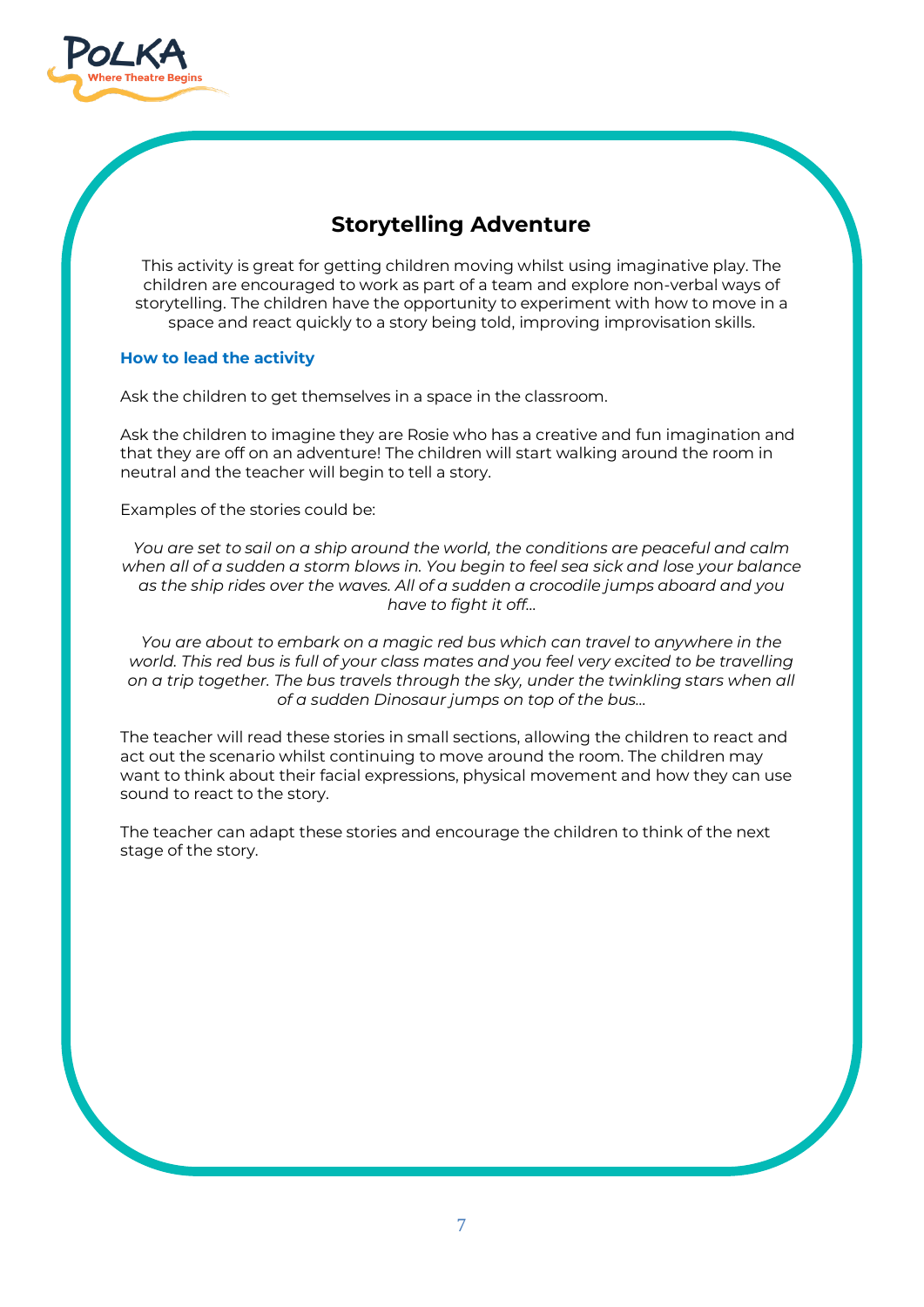

## **More Activities!**

## **Paper Dolls Garlands**

This activity is great to get children drawing and writing whilst using their creative imaginations! The children will also be encouraged to consider certain features of songs, such as rhyme and rhythm and how to use poetic language effectively.

#### **How to lead the activity**

This activity can be completed sitting down at desks.

Using the template provided, the teacher asks the children to make their own Paper Dolls garlands. The teacher will hand out the templates for the children to use and can help with any cutting the children may find difficult.

Encourage the children to think of any special features for each of their paper dolls. Do any of them have particularly bright coloured hair or do they have four ears? Maybe one of them is facing away like Jackie the Backie or has two noses like Jim.

Once the children have finished colouring in their paper dolls, ask them to think of a name for each of their paper dolls.

Then using the example from the show (see below), ask the children to create their own song for their paper dolls:

*They were Ticky and Tacky and Jackie the Backie And Jim with two noses And Jo with the bow*

Encourage the children to think about the rhythm of the song and whether there are any rhymes to the names!

An example for a song with new names could be:

*We're Dilly and Dolly, and Lucy the Lolly, and Kim who sings, and Bing with the ring!*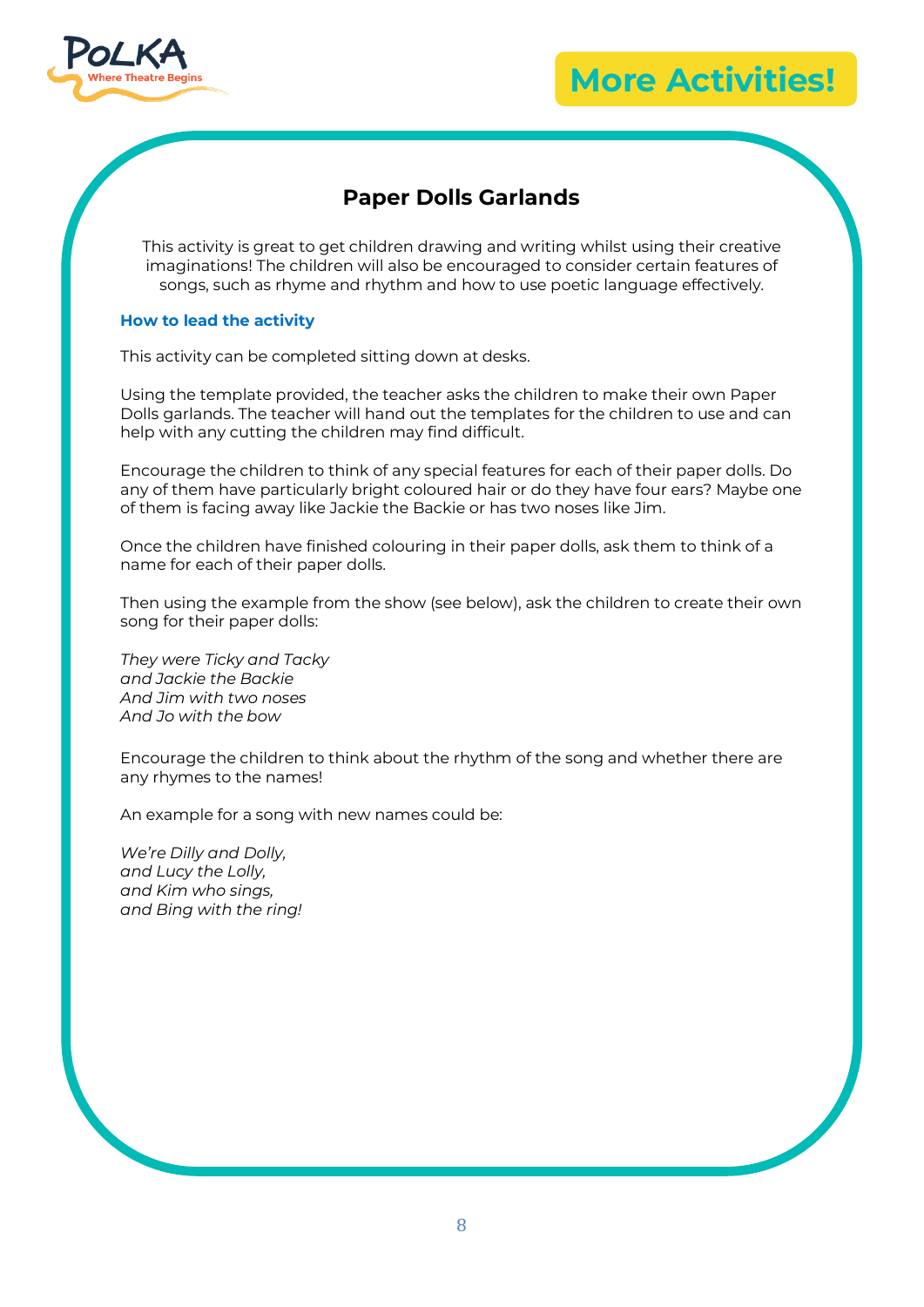

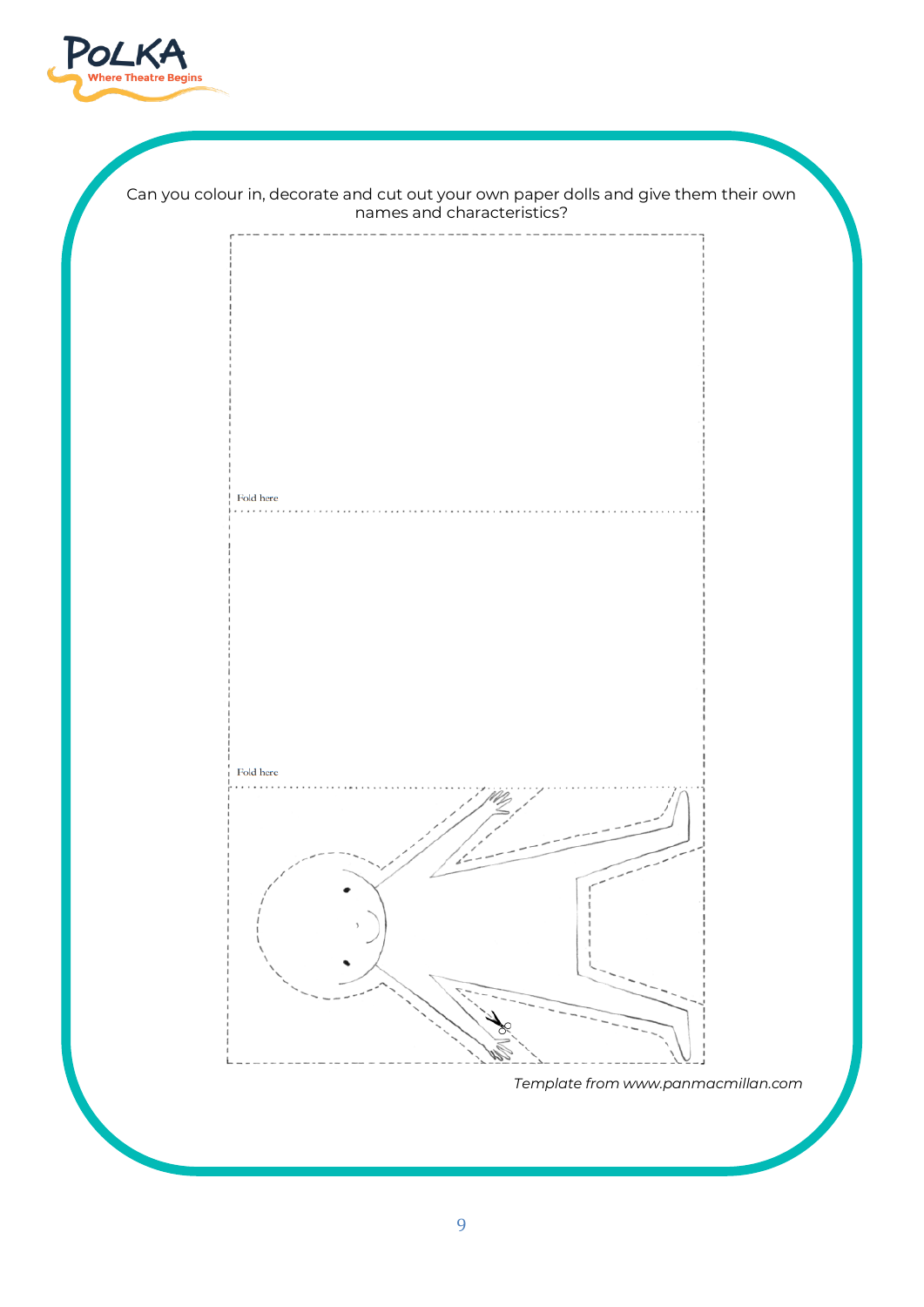

# **Making Memories**

This activity encourages children to their share own experiences with the class. Through engaging in discussion the children are encouraged to support and respect their peers which promotes confidence in speaking to a wider group.

#### **How to lead the activity**

This activity can be completed sitting at desks. The teacher will need to provide craft resources such as colouring pens and pencils, various material/fabrics, glue, tissue paper and any other crafts the children would like to use.

The teacher reminds the children that towards the end of the show, Rosie realises that her cut-up paper dolls have gone into her memory along with lots of other lovely things. Rosie mentions all the things she finds in her memory:

*'…white mice and fireworks, And a starfish soap, And a kind granny, And the butterfly hairslide, And more and more lovely things each day And each year.'* 

The teacher asks the children to speak to the person next to them about what's in their memory. Can they think of anything? Examples might include special objects, a favourite book or song, something they like wearing, someone they love.

Still in their pairs, ask the children to feedback their partners chosen memory to the class. By asking the children to feedback their partners memory, you are encouraging the class to listen to one another and to respect each other's memory.

The teacher then asks the children to make a picture of their memory. The teacher encourages the children to be as creative as they like – they can include pictures, words, colours, photos, different textured materials. The children might also want to make it into a memory board and keep adding things they would like to remember each week!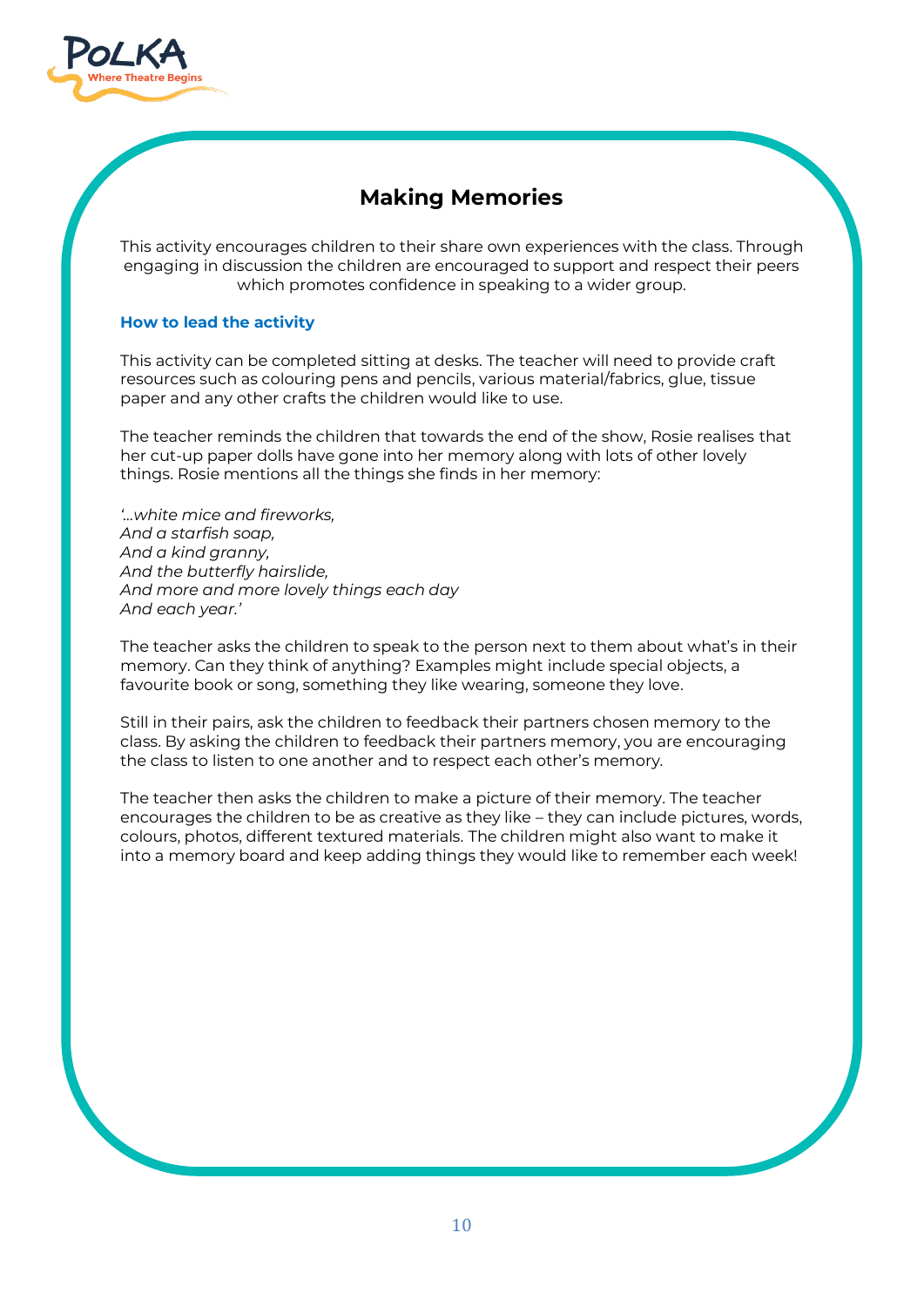

# **The Paper Dolls Aventure Diaries**

This activity is great for getting children writing, drawing and using creative language.

#### **How to lead the activity**

This activity can be completed within the classroom at desks or in their own time at home.

The teacher will provide the children with a blank scrapbook or exercise book (this can be a bunch of scrap paper stapled together to create a book). Explain to the children that this book is going to become their Paper Dolls Adventure Diary! Ask the children to write this title at the front of their diary and decorate the title page however they wish to.

Invite the children to take their Paper Dolls garland and diary home with them at the end of the week. Suggest to the children that they draw pictures or write about the adventures they have with their Paper Dolls at home. Do their Paper Dolls go to their friends house with them at the weekend? Maybe they bring them to swimming class or go to the park and play?

The teacher can ask the children to bring their diaries back with them after each weekend and share their work with the rest of the class as a way to start the morning. The children may want to share the pictures they've drawn or read their diary to the rest of the class.

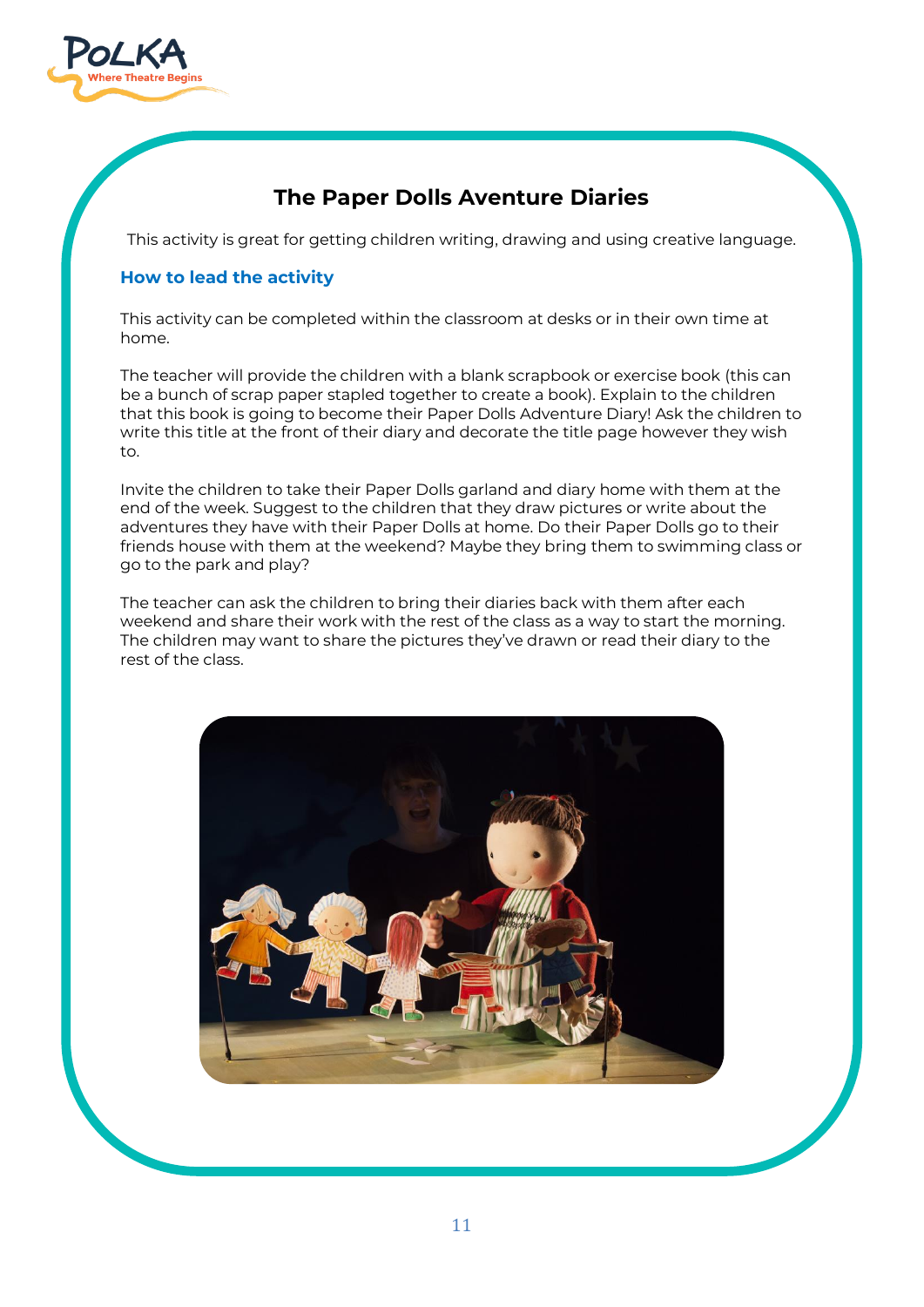

# **Object Memory Game**

This activity is great for waking up the mind, energising the group and bringing focus. It requires children to concentrate on what's in front of them and test their memory skills.

#### **How to lead the activity**

This activity can be completed within the classroom, starting sitting at desks then moving around the space. The teacher will need to provide the class with paper and pencils.

The teacher will ask the children to observe the classroom and select an item each that they use or see every day. Suggest to the children that they select objects that vary in shapes and colour so that they are distinct and stand out.

The teacher will give the children a few minutes to complete this task then ask the class to bring all the objects back together and display them on a tray provided by the teacher.

The teacher will explain to the class that they have between 30 seconds and a minute (depending on how challenging the teacher wants the task to be) to observe the tray before the tray is covered with a cloth. The teacher may want to encourage the children to notice size, shapes and colours. The children then have to draw as many objects as they can remember in 1 minute.

After the time has passed, the teacher will reveal the objects and see how many objects the children have remembered and in how much detail.

The teacher may want to also include objects that are in *The Paper Dolls* such as a hairslide, star shapes, honey, slippers, scissors…!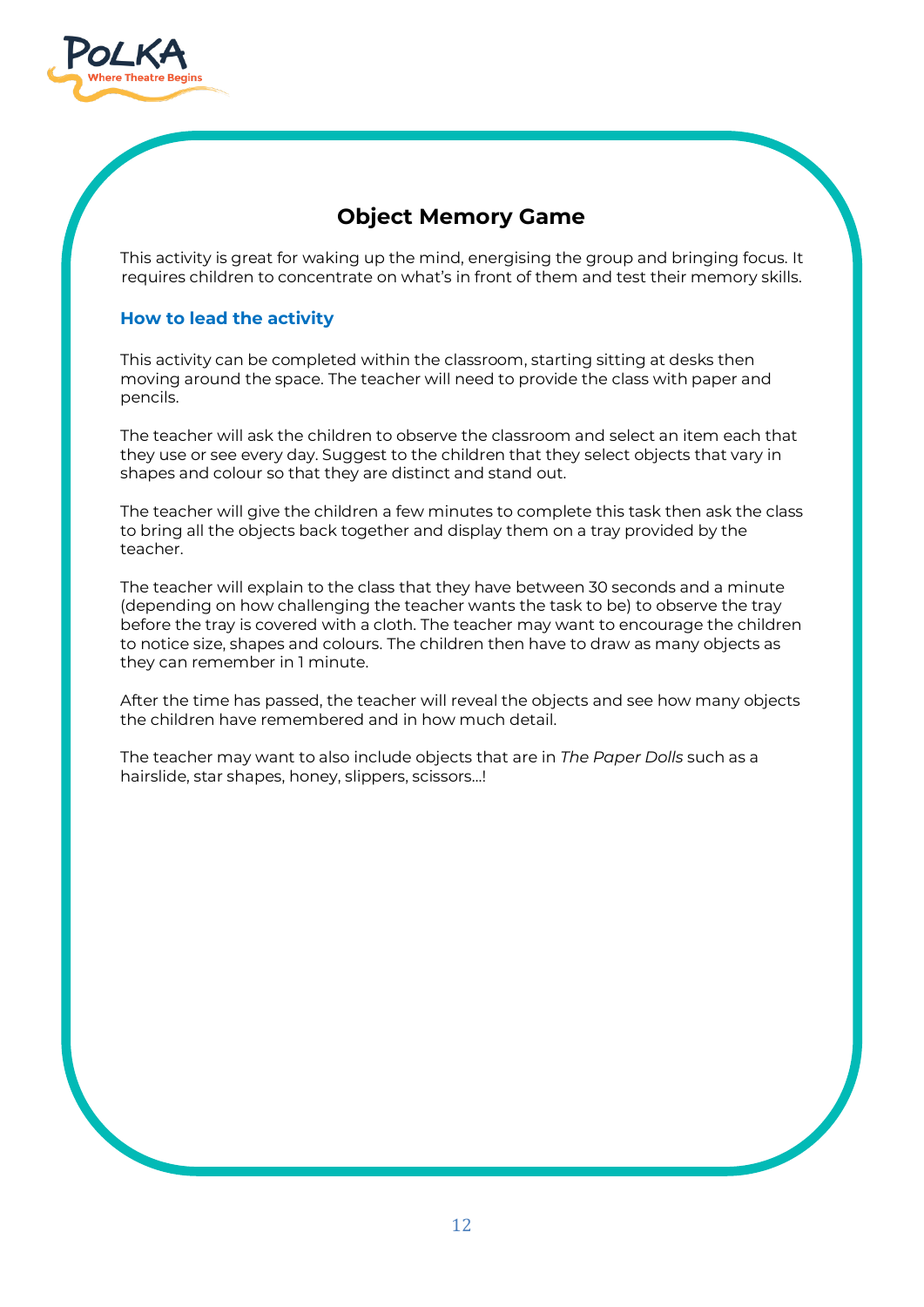

# **Extra Fun Things To Do!**

# **The Paper Dolls Wordsearch!**

Can you search and find all these words that are from *The Paper Dolls?*  Put a line through or circle them with a pencil when you've found them.

| Doll  |     | Scissors Firework Dinosaur Granny |                           |  |
|-------|-----|-----------------------------------|---------------------------|--|
| Tiger | Pig |                                   | Hairslide Honey Crocodile |  |

See if you can tick all ten off in ten minutes!

| Y            | N | N           | Е | R | G | A | W            | в            | Е            | C            | R            | D | т | Е              | Е | F            | L  | G  | D            |
|--------------|---|-------------|---|---|---|---|--------------|--------------|--------------|--------------|--------------|---|---|----------------|---|--------------|----|----|--------------|
| Е            | O | J           | A | C | T | G | R            | A            | N            | N            | Υ            | Е | Е | Υ              | D | C            | Q  | I. | п            |
| N            | N | D           | S | R | S | A | N            | L            | R            | $\mathbf{I}$ | P            | D | D | М              | L | R            | N  | Z  | N            |
| O            | N | S           | в | Ο | Е | S | F            | м            | A            | O            | O            | C | D | L              | L | O            | W  | X  | O            |
| Н            | Ο | М           | Е | Υ | D | C | L            | A            | G            | U            | $\mathbf{I}$ | В | Υ | P              | S | $\mathbf C$  | Е  | C  | Z            |
| A            | Q | O           | C | C | A | D | R            | G            | $\mathbf{I}$ | Y            | U            | A | L | A              | C | D            | R  | v  | Е            |
| L            | W | N           | F | T | L | G | Е            | R            | T            | U            | Y            | K | U | в              | R | IO           | т  | в  | X            |
| R            | Е | Е           | D | O | Υ | т | W            | A            | R            | н            | т            | R | S | C              | Е | L            | Y  | N  | R            |
| $\mathbf{z}$ | R | Y           | C | D | O | R | O            | N            | U            | K            | R            | R | М | Е              | н | Е            | U  | М  | $\mathbf v$  |
| P            | т | $\mathbf C$ | т | п | N | G | R            | M            | A            | L            | Е            | O | N | T              | J | $\mathsf{s}$ | L  | L  | T            |
| O            | Y | X           | v | L | Е | J | K            | O            | $\mathsf{s}$ | F            | W            | W | в | Y              | Z | A            | O  | K  | B            |
| N            | U | $\mathbf v$ | Υ | Е | Н | Κ | O            | P            | J            | R            | Q            | н | v | R              | W | Е            | P  | L  | Y            |
| G            | L | Н           | A | L | R | S | P            | P            | п            | Е            | A            | Е | C | н              | A | R            | L  | J  | N            |
| D            | P | в           | н | M | F | R | Q            | O            | P            | $\mathsf{S}$ | S            | R | X | $\blacksquare$ | Е | $\mathbf S$  | K  | н  | U            |
| Е            | O | N           | в | N | D | O | G            | G            | Е            | T            | Е            | п | L | O              | L | $\mathbf O$  | J  | G  | N            |
| L            | L | н           | A | п | R | S | L            | $\mathbf{I}$ | D            | Е            | D            | F | Κ | P              | O | $\mathsf{s}$ | н  | F  | П            |
| L            | K | S           | G | в | D | S | R            | т            | L            | S            | S            | L | J | A              | W | п            | G  | D  | D            |
| Y            | F | т           | U | v | P | L | G            | D            | L            | R            | A            | L | н | $\mathsf{s}$   | т | S            | A  | S  | $\mathbf{o}$ |
| Т            | G | Y           | L | C | S | C | $\mathsf{S}$ | L            | $\mathbf S$  | T.           | G            | A | G | Q              | R | C            | E. | A  | L            |
| Е            | н | U           | S | X | A | S | т            | L            | н            | $\mathsf{s}$ | н            | D | F | W              | S | $\mathsf{s}$ | F  | Q  | L            |